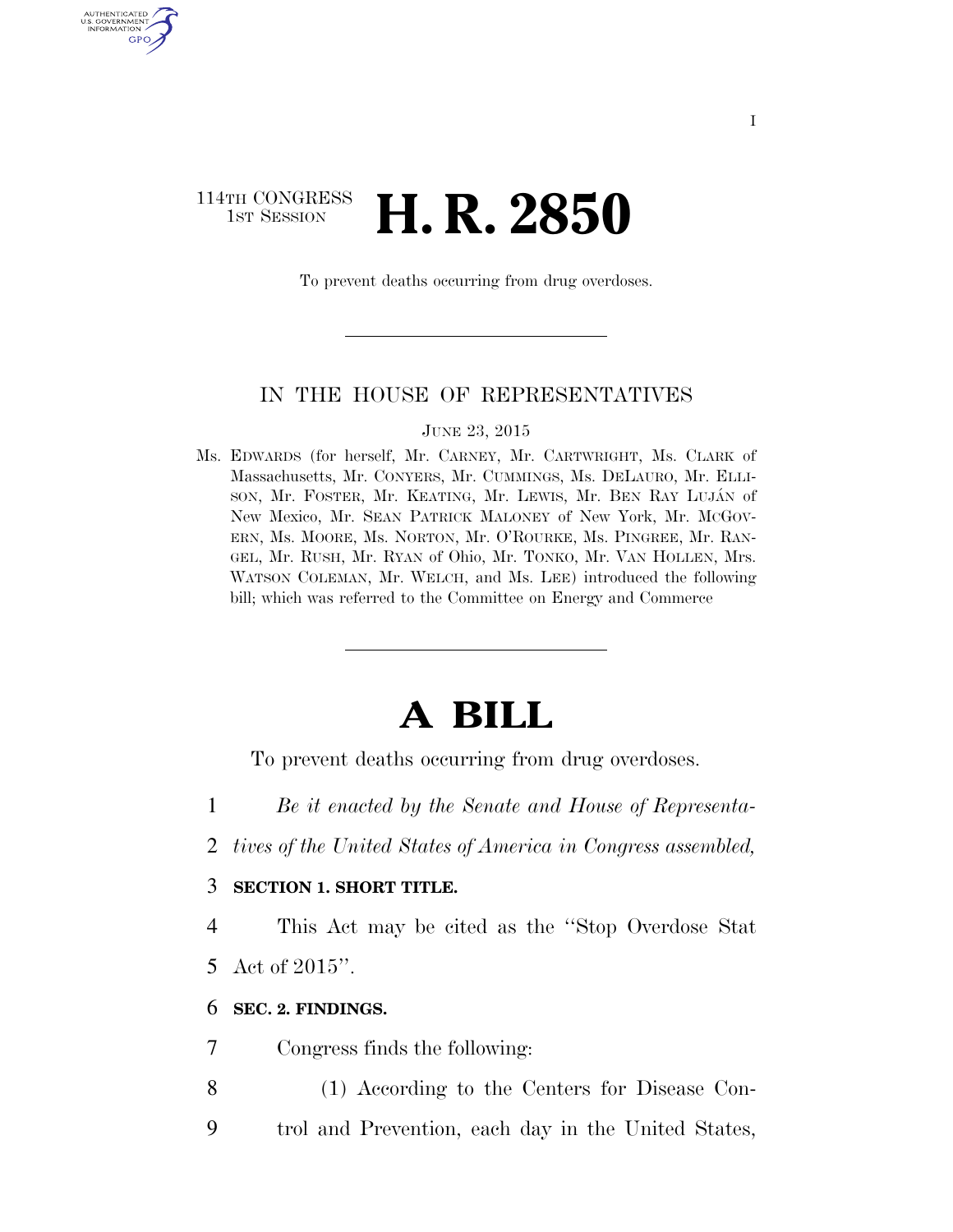| $\mathbf{1}$   | more than 100 people die from a drug overdose.      |
|----------------|-----------------------------------------------------|
| $\overline{2}$ | Among people 25 to 64 years old, drug overdose      |
| 3              | causes more deaths than motor vehicle accidents.    |
| $\overline{4}$ | (2) The Centers for Disease Control and Pre-        |
| 5              | vention reports that nearly 44,000 people in the    |
| 6              | United States died from a drug overdose in 2013     |
| 7              | alone. More than 80 percent of those deaths were    |
| 8              | due to unintentional drug overdoses, and many could |
| 9              | have been prevented.                                |
| 10             | (3) Deaths resulting from unintentional drug        |
| 11             | overdoses increased more than 300 percent between   |
| 12             | 1980 and 1998, and more than tripled between 1999   |
| 13             | and 2013.                                           |
| 14             | (4) Nearly 92 percent of all unintentional poi-     |
| 15             | soning deaths are due to drugs. Since 1999, in the  |
| 16             | United States the population of non-Hispanic        |
| 17             | Whites and the population of Indians (as defined in |
| 18             | section 4 of the Indian Self-Determination and Edu- |
| 19             | cation Assistance Act (25 U.S.C. 450b)) have seen   |
| 20             | the highest rates of unintentional drug poisoning   |
| 21             | deaths.                                             |
| 22             | (5) Opioid medications such as oxycodone and        |
| 23             | hydrocodone were involved in nearly 46 percent of   |

all unintentional drug poisoning deaths in 2013.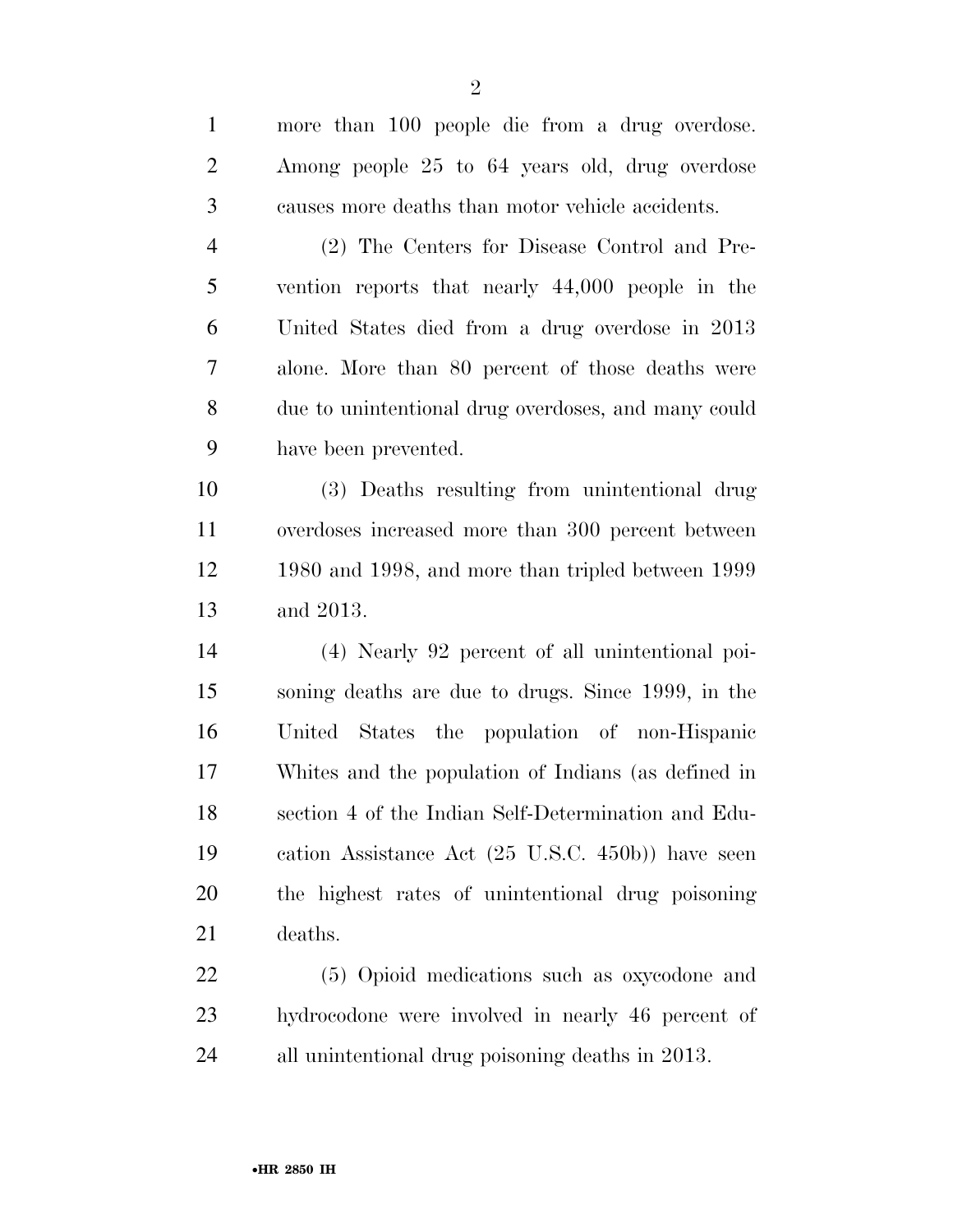(6) Unintentional drug poisoning deaths involv- ing heroin nearly tripled between 2010 and 2013 and were 23 percent of all unintentional drug poi- soning deaths in 2013. (7) Between 1999 and 2010, opioid medication overdose fatalities increased by more than 400 per- cent among women and 265 percent among men. (8) Military veterans are at elevated risk of ex- periencing a drug overdose. Veterans who served in Vietnam, Iraq, or Afghanistan and who have combat injuries, posttraumatic stress disorder, and other co- occurring mental health diagnoses are at elevated risk of fatal drug overdose from opioid medications. (9) Rural and suburban regions are dispropor- tionately affected by opioid medication and heroin overdoses. From 2000 through 2013, the age-ad- justed rate for drug poisoning deaths involving her- oin has increased nearly 11-fold in the Midwest re- gion and more than 3-fold in the South region. (10) Urban centers also continue to struggle with overdose, which is the leading cause of death among homeless adults. (11) In 2009 alone, estimated lost productivity

 and direct medical costs from opioid medication poisonings exceeded \$20,000,000,000.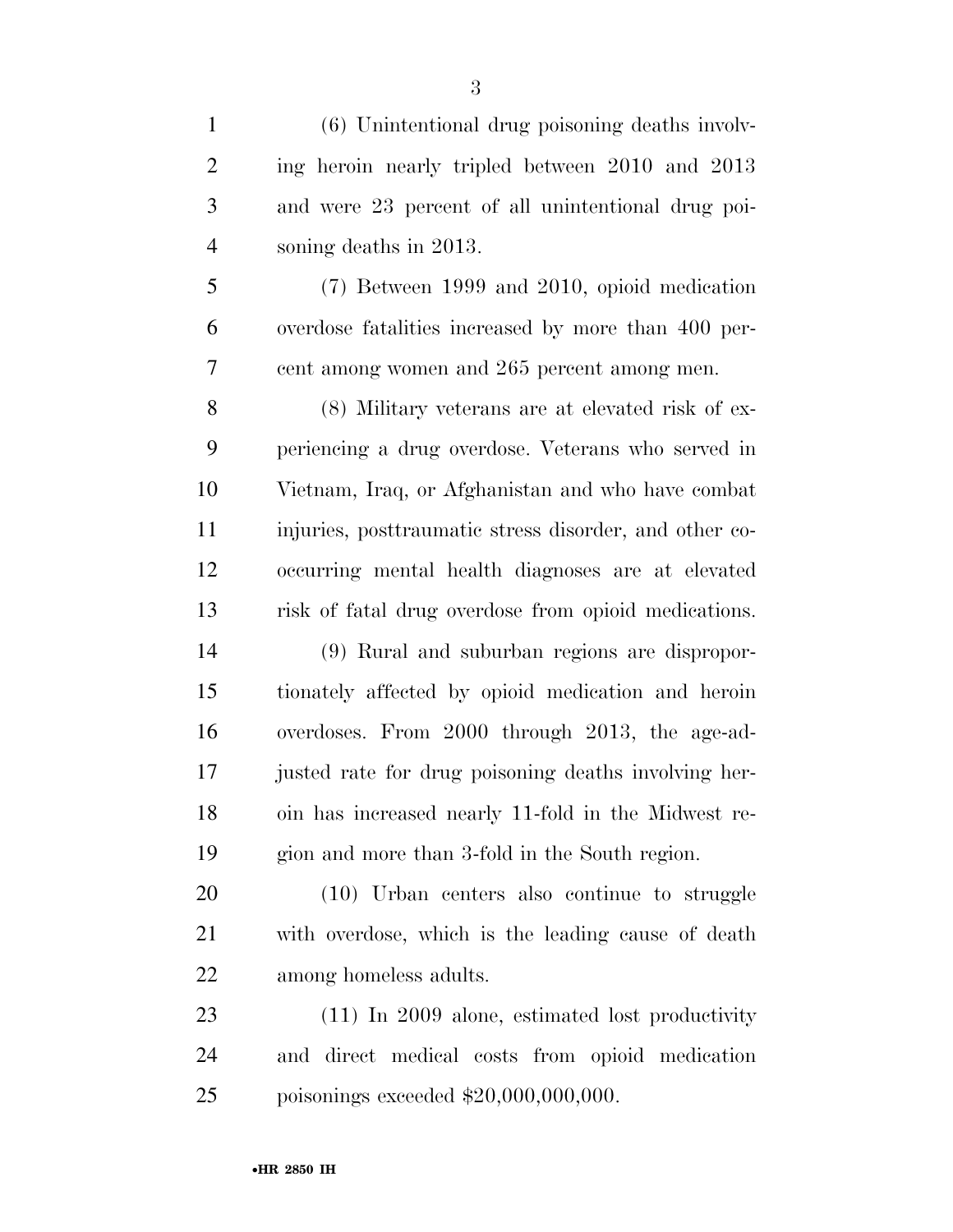(12) Opioid medication poisonings cost health insurers an estimated \$72,000,000,000 annually in medical costs.

 (13) Both fatal and nonfatal overdoses place a heavy burden on public health and public safety re- sources, yet there is no coordinated cross-Federal agency response to prevent overdose fatalities.

 (14) Naloxone is a medication that rapidly re-verses overdose from heroin and opioid medications.

 (15) Naloxone has no pharmacological effect if administered to a person who has not taken opioids and has no potential for abuse. Naloxone provides additional time to obtain necessary medical assist-ance during an overdose.

 (16) Lawmakers in Arkansas, California, Colo- rado, Connecticut, Delaware, Georgia, Idaho, Illi- nois, Indiana, Kentucky, Maine, Maryland, Massa- chusetts, Michigan, Minnesota, Mississippi, Nevada, New Jersey, New Mexico, New York, North Caro- lina, North Dakota, Ohio, Oklahoma, Oregon, Penn- sylvania, Rhode Island, Tennessee, Utah, Vermont, Virginia, Washington, West Virginia, Wisconsin, and the District of Columbia have removed legal impedi-ments to increasing naloxone prescription and its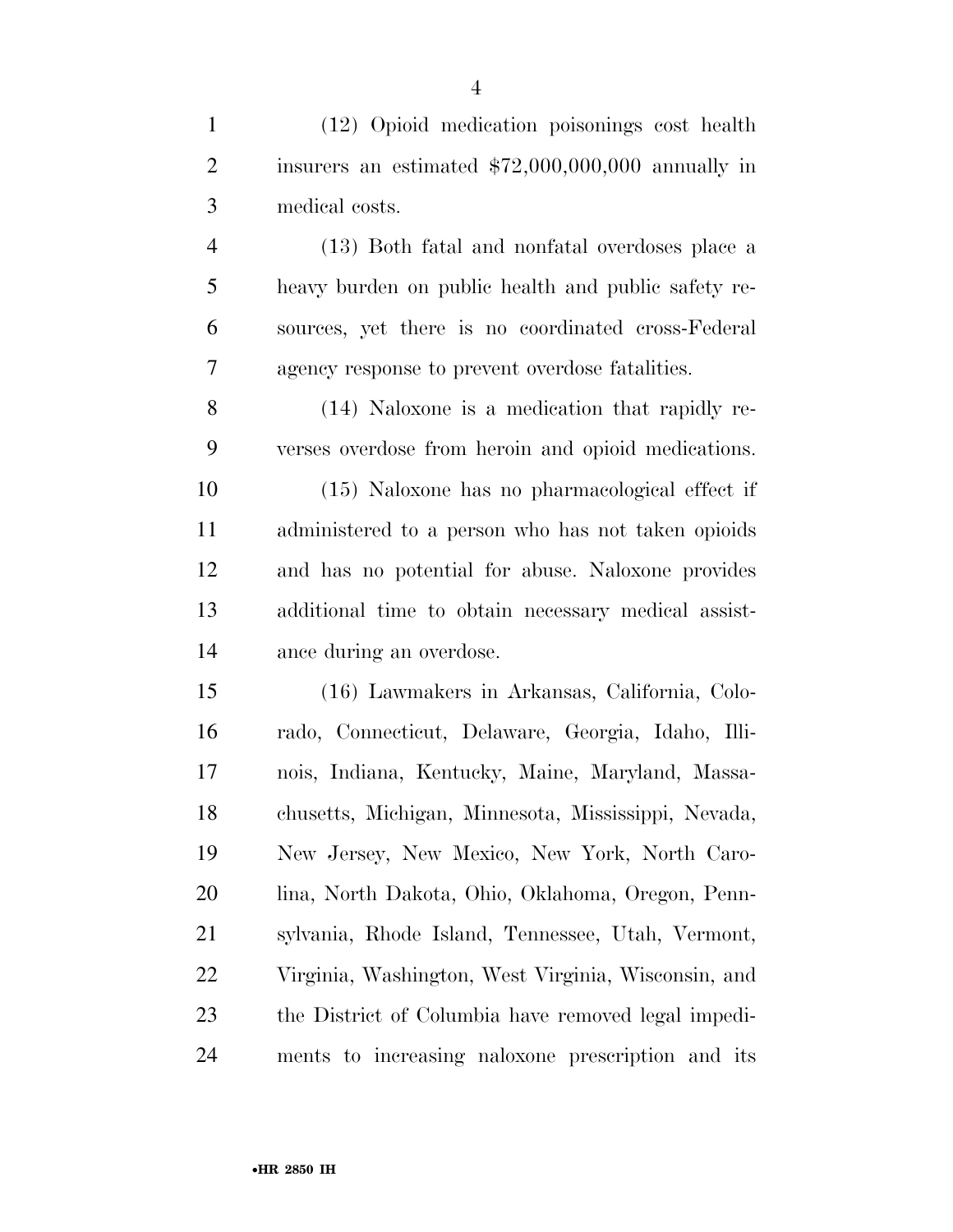use by bystanders who are in a position to respond to an overdose.

 (17) The American Medical Association and the American Public Health Association support further implementation of community-based programs that offer naloxone and other opioid overdose prevention services.

 (18) Community-based overdose prevention pro- grams have successfully prevented deaths from opioid overdoses by making rescue training and naloxone available to first responders, parents, and other bystanders who may encounter an overdose. A study funded by the Centers for Disease Control and Prevention of community-based overdose prevention programs provided by the Massachusetts Depart- ment of Public Health found that communities with access to overdose prevention programs experienced lower mortality rates from opioid overdoses than communities that did not have access to overdose prevention programs during the study period.

 (19) Over 150,000 potential bystanders have been trained by overdose prevention programs in the United States. A Centers for Disease Control and Prevention report credits overdose prevention pro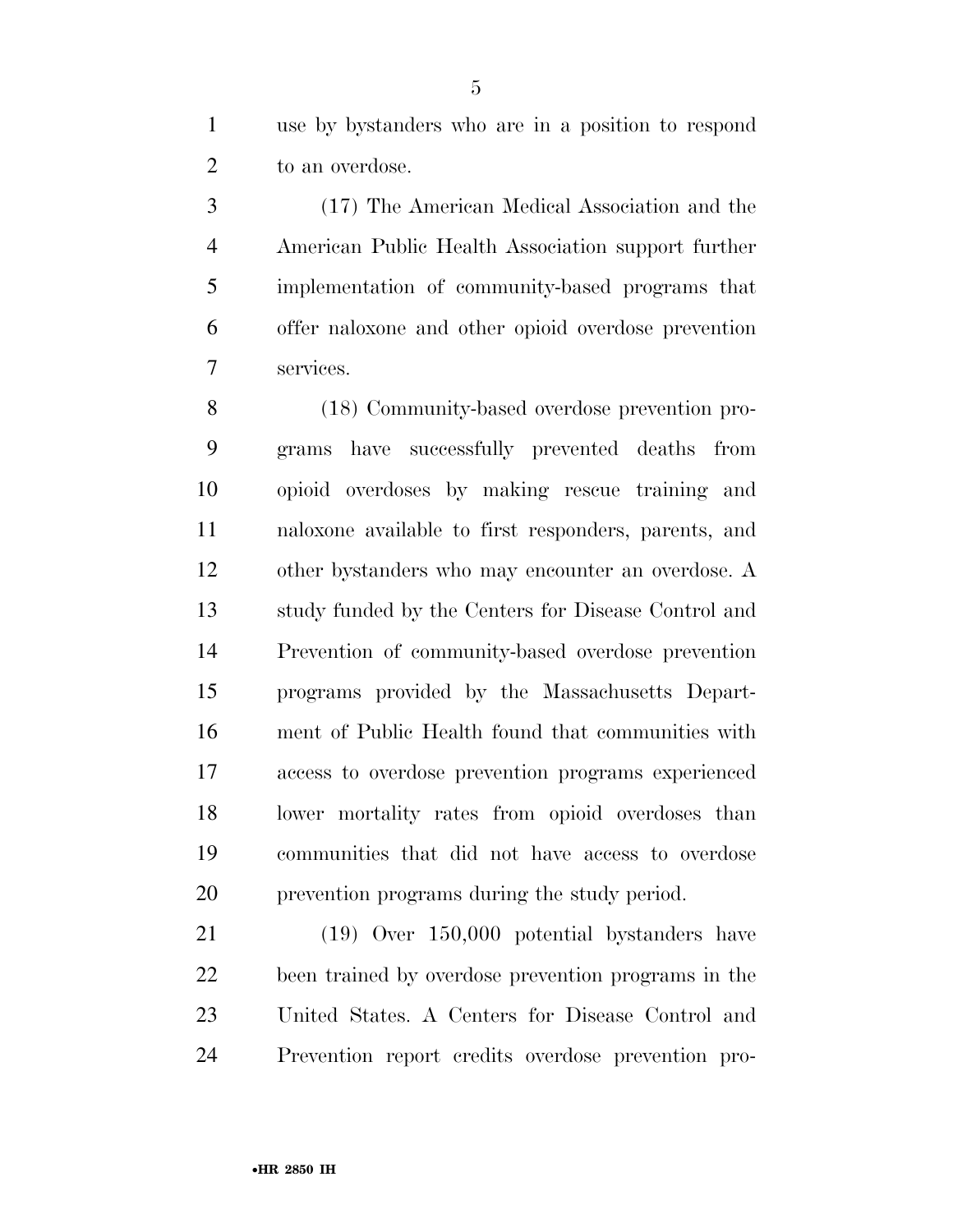grams with reversing more than 26,000 overdoses since 1996.

 (20) At least 188 local overdose prevention pro- grams are operating in the United States, including in major cities such as Baltimore, Chicago, Los An- geles, New York City, Boston, San Francisco, and Philadelphia, and statewide in New Mexico, Massa- chusetts, and New York. Between December 2007 and March 2014, overdose prevention programs fa- cilitated by the Massachusetts Department of Public Health trained more than 22,500 people who re- ported more than 2,655 rescues. Since 2004, a pro- gram administered by the Baltimore City Health Department has trained more than 11,000 people who reported more than 220 rescues. Project Laz- arus, an overdose prevention program in Wilkes County, North Carolina, reduced overdose deaths 69 percent between 2009 and 2011.

 (21) In Illinois, the Department of Human Services, Division of Alcoholism and Substance Abuse has enrolled over 20 drug overdose prevention programs with over 100 designated sites across Illi- nois targeting multiple service populations. These enrollees include police departments, county health departments, medical facilities, licensed substance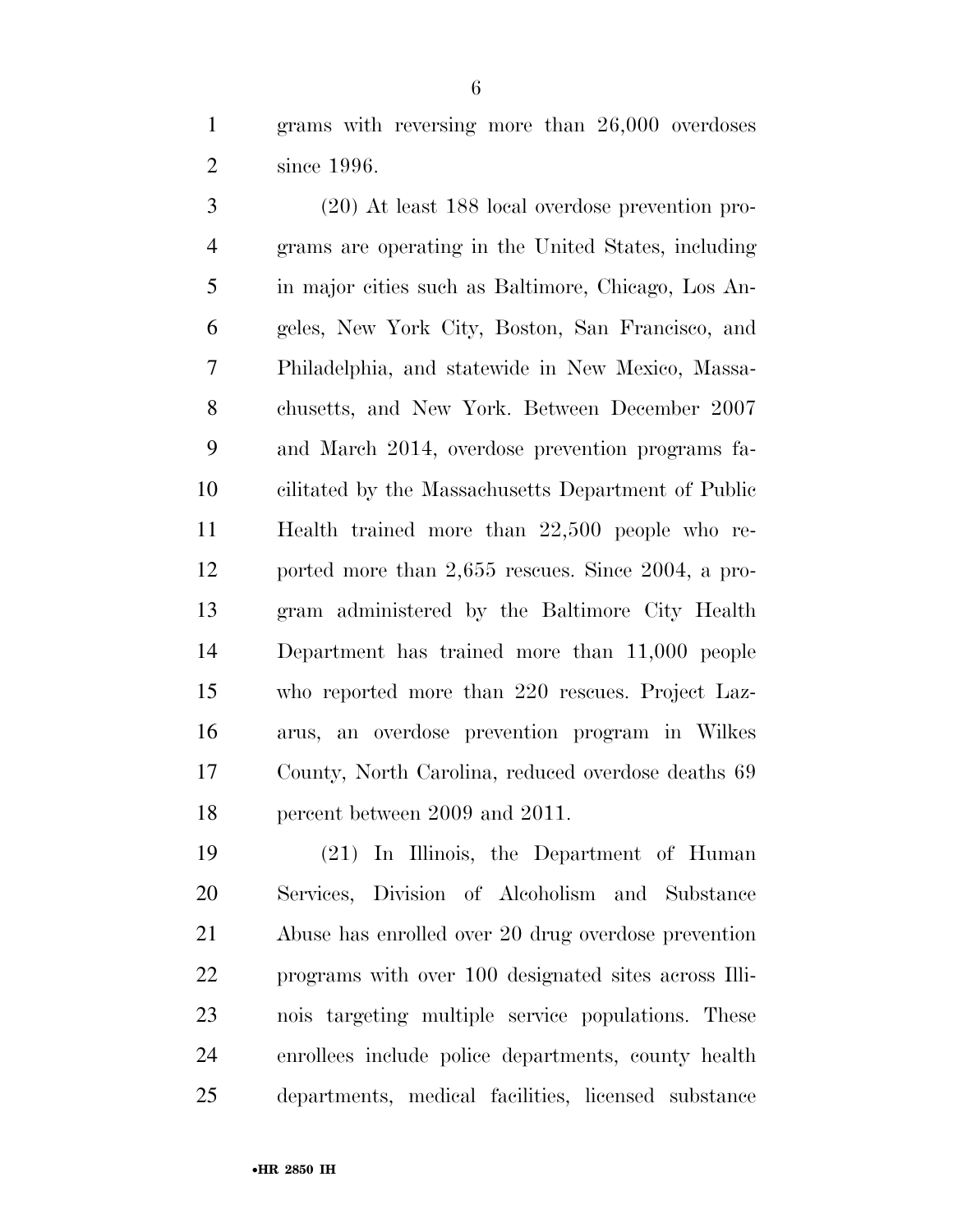abuse treatment programs, and community organiza-2 tions. Statewide, over 2,000 police officers and more than 600 others have been trained thus far. The DuPage County Illinois Health Department has trained over 1,200 police officers and has reported 34 overdose reversals in 2014 alone.

 (22) The Office of National Drug Control Pol- icy supports equipping first responders to help re- verse overdoses. Police officers on patrol in Quincy, Massachusetts, have conducted 300 overdose rescues with naloxone since 2011. The police department has reported a 95-percent success rate with overdose res- cue attempts by police officers. In Suffolk County, New York, police officers have saved more than 563 15 lives with naloxone in 2013 alone.

 (23) Research shows that the cost per year of life gained by making naloxone available to reverse overdoses is within the range of what people in the United States usually pay for health treatments.

 (24) Prompt administration of naloxone and provision of emergency care by a bystander can re- duce health complications and health care costs that arise when a person is deprived of oxygen for an ex-tended period of time.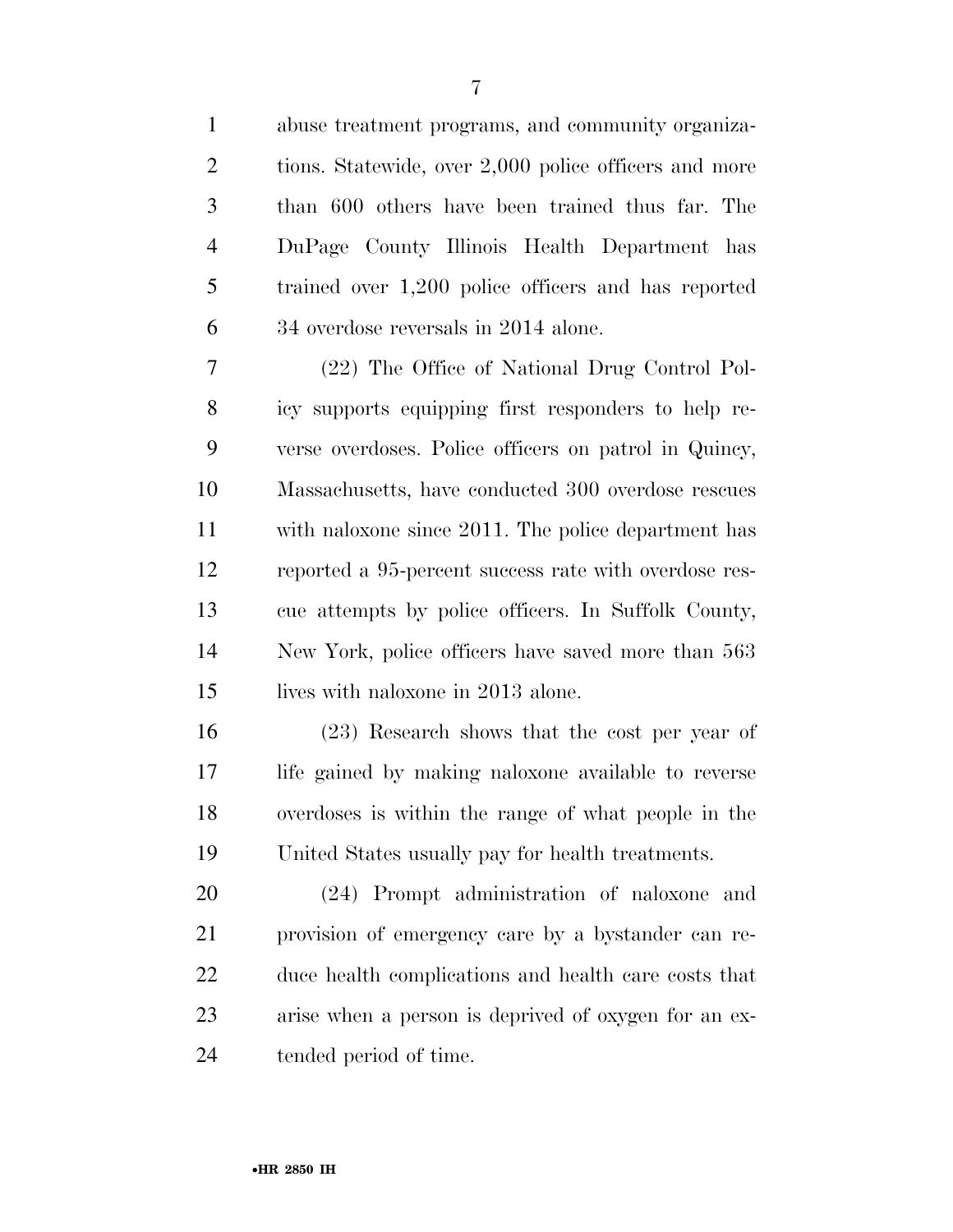(25) Overdose prevention programs are needed in correctional facilities, addiction treatment pro- grams, and other places where people are at higher risk of overdosing after a period of abstinence.

 (26) Timely, drug-specific fatal and nonfatal surveillance data at the local, State, and regional level is critically needed to target prevention efforts.

 (27) People affected by drug overdose gather on August 31 of each year in communities nationwide for Overdose Awareness Day, to mourn and pay tribute to loved ones and raise awareness about overdose risk and prevention.

#### **SEC. 3. OVERDOSE PREVENTION PROGRAMS.**

 Title III of the Public Health Service Act (42 U.S.C. 241 et seq.) is amended by adding at the end the fol-lowing:

#### **''PART W—OVERDOSE PREVENTION PROGRAMS**

**''SEC. 399OO. COOPERATIVE AGREEMENT PROGRAM TO RE-**

#### **DUCE DRUG OVERDOSE DEATHS.**

 ''(a) PROGRAM AUTHORIZED.—The Secretary, acting through the Administrator of the Substance Abuse and Mental Health Services Administration, shall enter into cooperative agreements with eligible entities to enable the eligible entities to reduce deaths occurring from overdoses of drugs.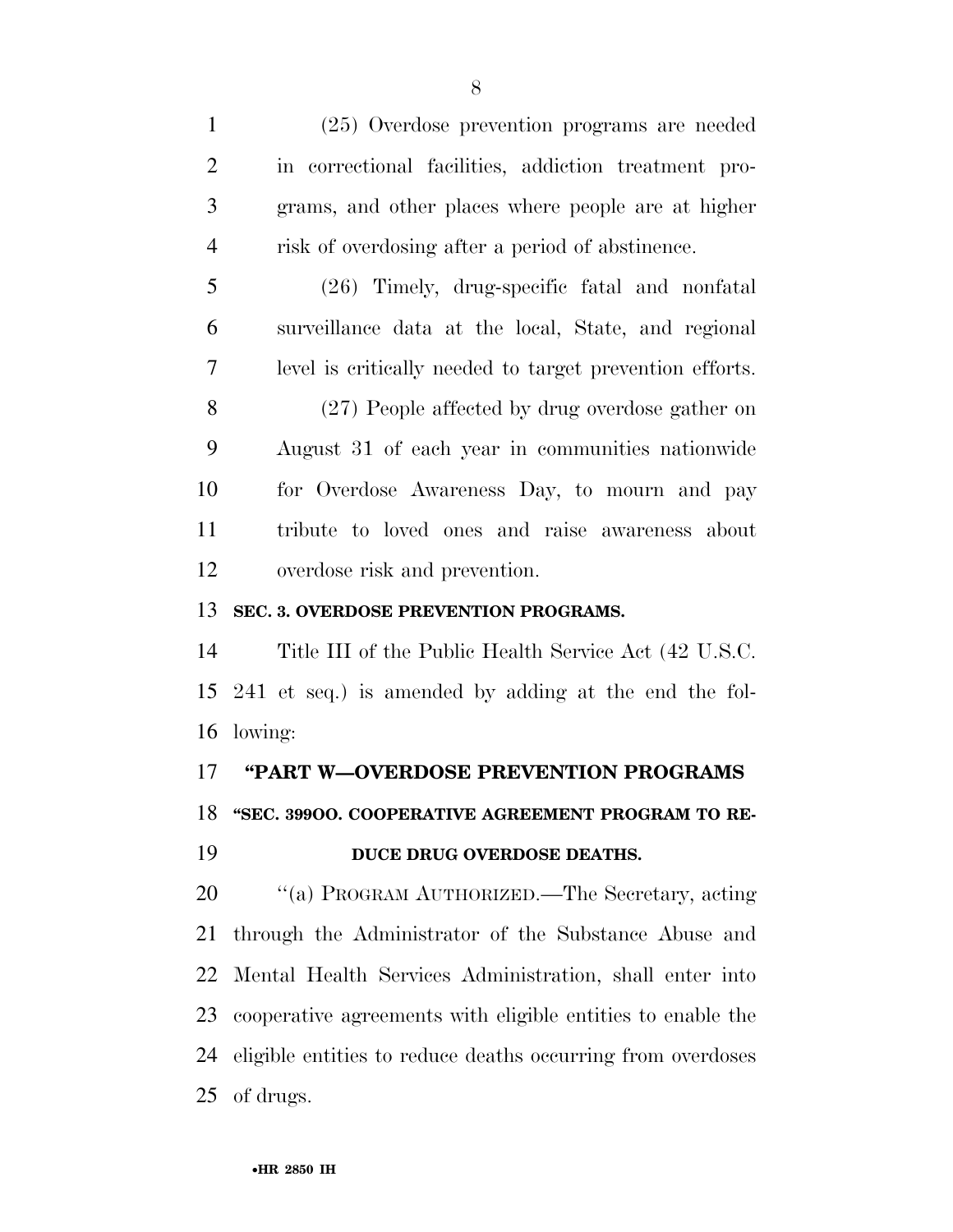''(b) ELIGIBLE ENTITIES.—To be eligible to receive a cooperative agreement under this section, an entity shall be a State, local, or tribal government, a correctional insti- tution, a law enforcement agency, a community agency, a professional organization in the field of poison control and surveillance, or a private nonprofit organization.

 $7 \t``(c)$  APPLICATION.—

8 "(1) IN GENERAL.—An eligible entity desiring a cooperative agreement under this section shall sub- mit to the Secretary an application at such time, in such manner, and containing such information as the Secretary may require.

13 "(2) CONTENTS.—An application under para-graph (1) shall include—

 $'$ (A) a description of the activities to be funded through the cooperative agreement; and 17  $\langle$  (B) evidence that the eligible entity has 18 the capacity to carry out such activities.

 ''(d) PRIORITY.—In entering into cooperative agree- ments under subsection (a), the Secretary shall give pri-ority to eligible entities that—

  $\cdots$   $(1)$  are a public health agency or community-based organization; and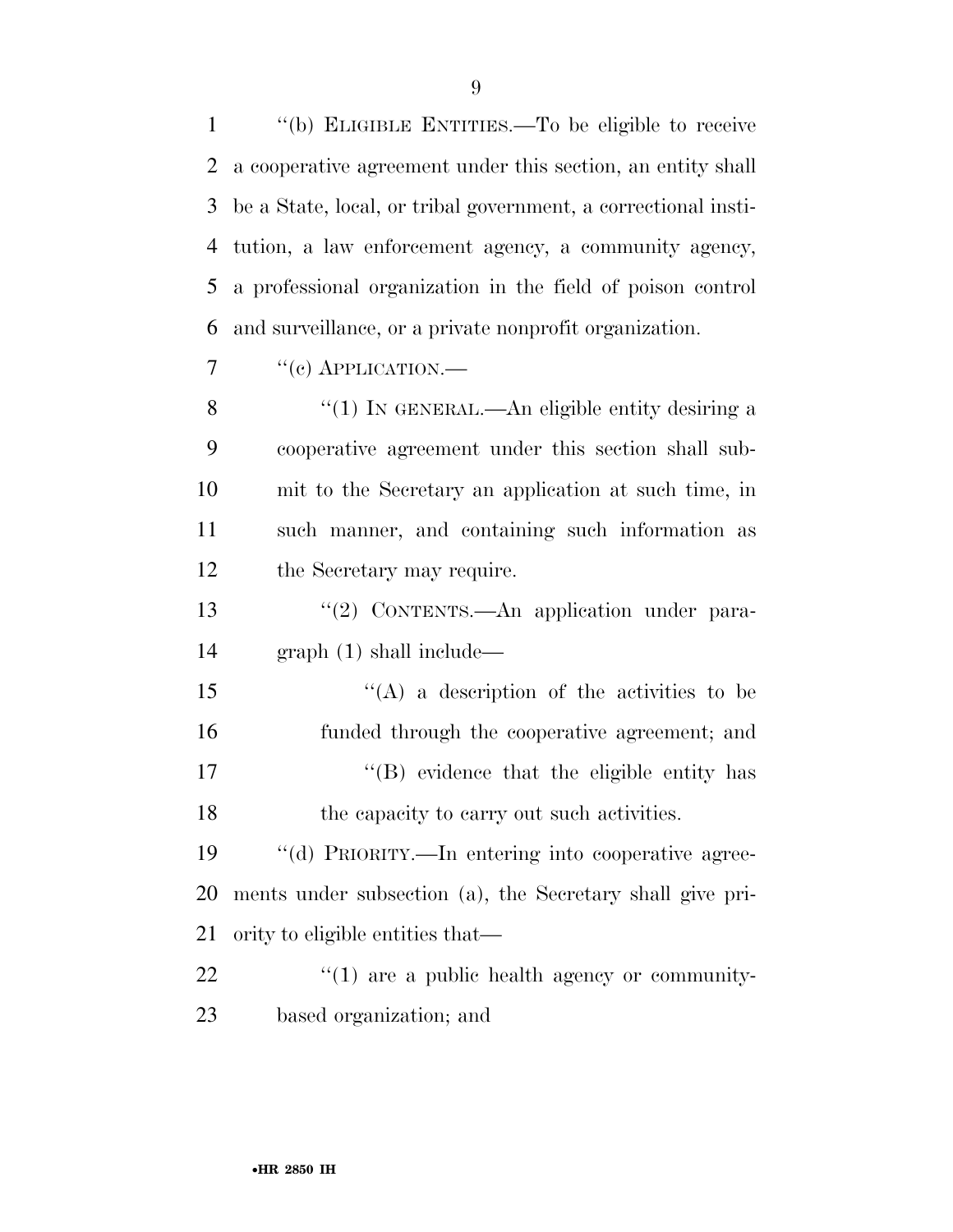| $\mathbf{1}$   | $\lq(2)$ have expertise in preventing deaths occur-          |
|----------------|--------------------------------------------------------------|
| 2              | ring from overdoses of drugs in populations at high          |
| 3              | risk of such deaths.                                         |
| $\overline{4}$ | "(e) ELIGIBLE ACTIVITIES.—As a condition of re-              |
| 5              | ceipt of a cooperative agreement under this section, an eli- |
| 6              | gible entity shall agree to use the cooperative agreement    |
| 7              | to do each of the following:                                 |
| 8              | $\lq(1)$ Purchase and distribute the drug naloxone           |
| 9              | or a similarly effective medication.                         |
| 10             | "(2) Carry out one or more of the following ac-              |
| 11             | tivities:                                                    |
| 12             | "(A) Educating prescribers and phar-                         |
| 13             | macists about overdose prevention and naloxone               |
| 14             | prescription, or prescriptions of a similarly ef-            |
| 15             | fective medication.                                          |
| 16             | "(B) Training first responders, other indi-                  |
| 17             | viduals in a position to respond to an overdose,             |
| 18             | and law enforcement and corrections officials on             |
| 19             | the effective response to individuals who have               |
| 20             | overdosed on drugs. Training pursuant to this                |
| 21             | subparagraph may include any activity that is                |
| 22             | educational, instructional, or consultative in na-           |
| 23             | ture, and may include volunteer training,                    |
| 24             | awareness building exercises, outreach to indi-              |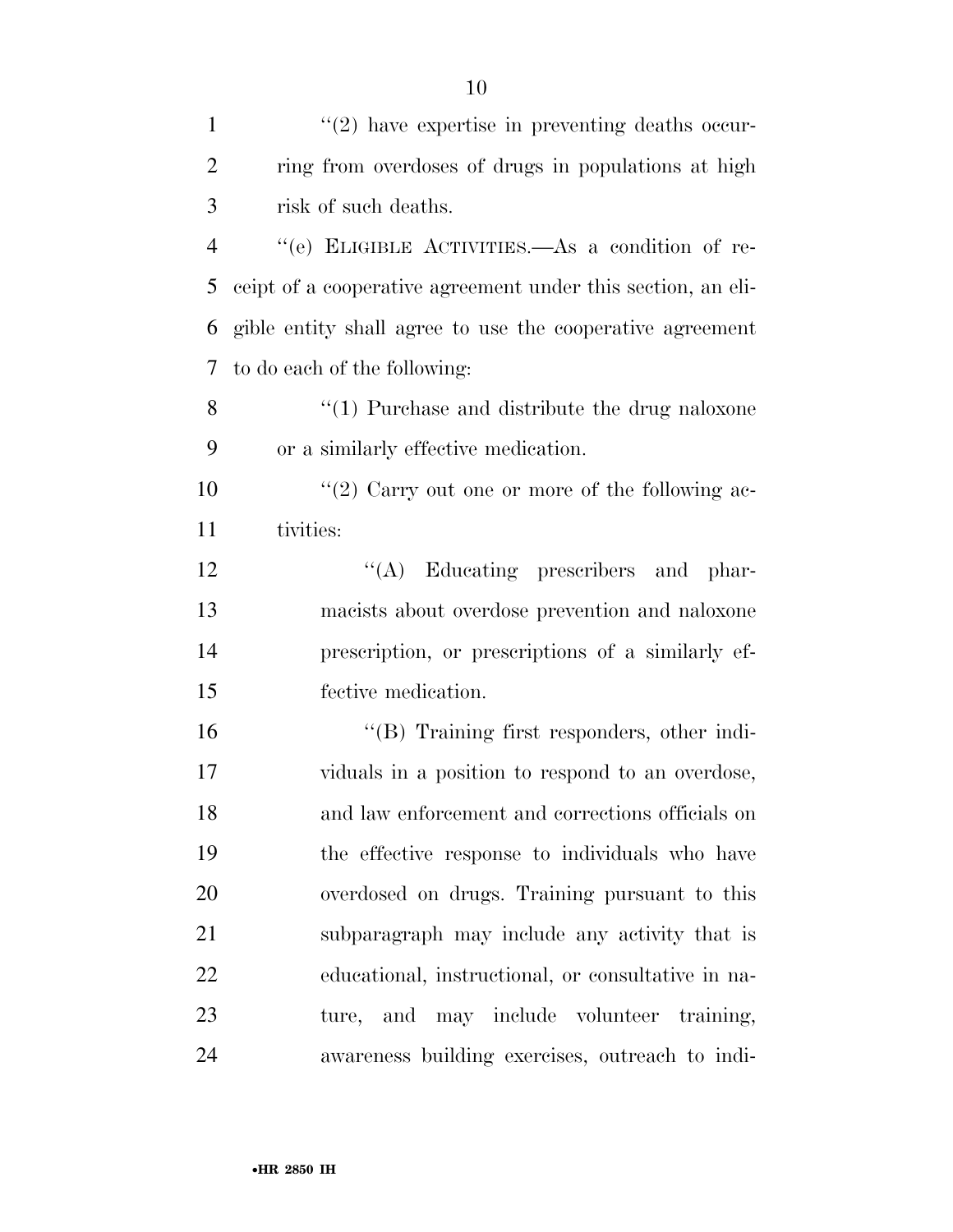| $\mathbf{1}$   | viduals who are at-risk of a drug overdose, and    |
|----------------|----------------------------------------------------|
| $\overline{2}$ | distribution of educational materials.             |
| 3              | "(C) Implementing and enhancing pro-               |
| $\overline{4}$ | grams to provide overdose prevention, recogni-     |
| 5              | tion, treatment, and response to individuals in    |
| 6              | need of such services.                             |
| $\overline{7}$ | $\lq\lq$ . Educating the public and providing      |
| 8              | outreach to the public about overdose preven-      |
| 9              | tion and naloxone prescriptions, or prescriptions  |
| 10             | of other similarly effective medications.          |
| 11             | "(f) COORDINATING CENTER.-                         |
| 12             | "(1) ESTABLISHMENT.—The Secretary shall es-        |
| 13             | tablish and provide for the operation of a coordi- |
| 14             | nating center responsible for—                     |
| 15             | "(A) collecting, compiling, and dissemi-           |
| 16             | nating data on the programs and activities         |
| 17             | under this section, including tracking and eval-   |
| 18             | uating the distribution and use of naloxone and    |
| 19             | other similarly effective medication;              |
| 20             | "(B) evaluating such data and, based on            |
| 21             | such evaluation, developing best practices for     |
| 22             | preventing deaths occurring from<br>drug           |
| 23             | overdoses;                                         |
| 24             | $\cdot$ (C) making such best practices specific to |
| 25             | the type of community involved;                    |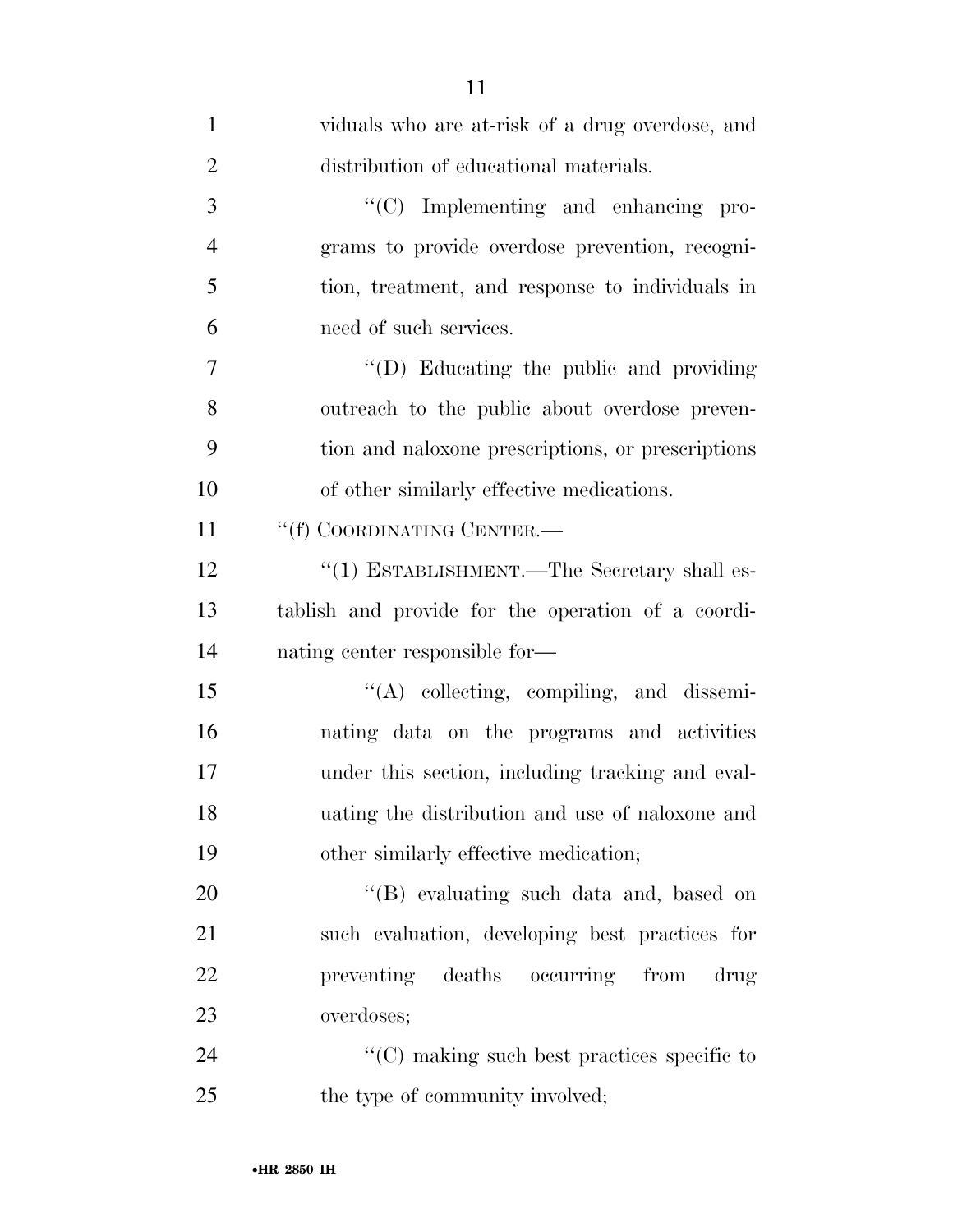| $\mathbf{1}$   | "(D) coordinating and harmonizing data                          |
|----------------|-----------------------------------------------------------------|
| $\overline{2}$ | collection measures;                                            |
| 3              | $\lq\lq(E)$ evaluating the effects of the program               |
| $\overline{4}$ | on overdose rates; and                                          |
| 5              | $\lq\lq(F)$ education and outreach to the public                |
| 6              | about overdose prevention and prescription of                   |
| 7              | naloxone and other similarly effective medica-                  |
| 8              | tion.                                                           |
| 9              | "(2) REPORTS TO CENTER.—As a condition on                       |
| 10             | receipt of a cooperative agreement under this sec-              |
| 11             | tion, an eligible entity shall agree to prepare and             |
| 12             | submit, not later than 90 days after the end of the             |
| 13             | cooperative agreement period, a report to such co-              |
| 14             | ordinating center and the Secretary describing the              |
| 15             | results of the activities supported through the coop-           |
| 16             | erative agreement.                                              |
| 17             | "(g) DURATION.—The period of a cooperative agree-               |
| 18             | ment under this section shall be 4 years.                       |
| 19             | "(h) DEFINITION.—In this part, the term 'drug' —                |
| 20             | $\cdot\cdot(1)$ means a drug, as defined in section 201 of      |
| 21             | the Federal Food, Drug, and Cosmetic Act (21)                   |
| <u>22</u>      | U.S.C. $321$ ); and                                             |
| 23             | $\cdot\cdot\cdot(2)$ includes controlled substances, as defined |
| 24             | in section 102 of the Controlled Substances Act (21)            |
| 25             | U.S.C. 802).                                                    |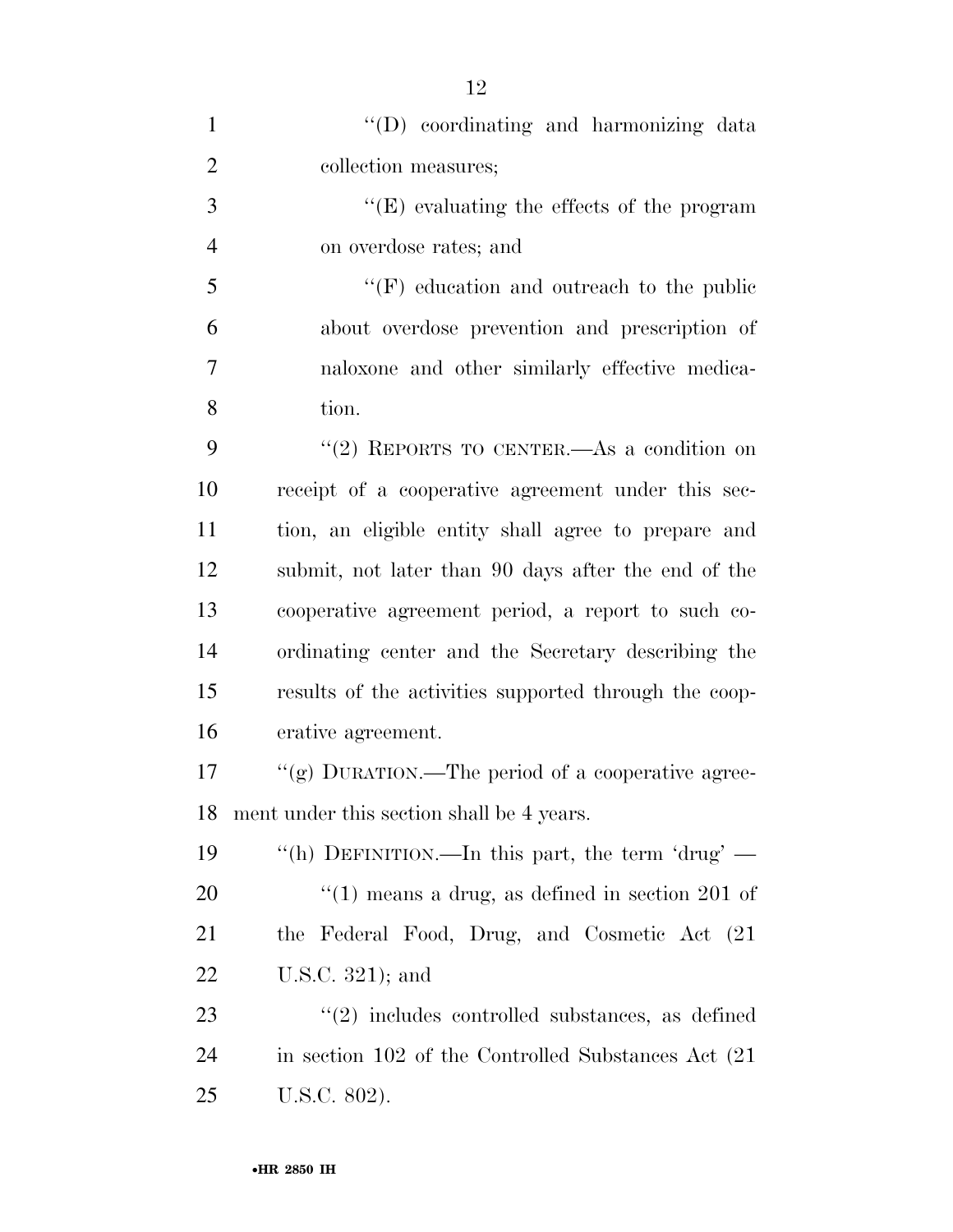1 "(i) AUTHORIZATION OF APPROPRIATIONS.—There are authorized to be appropriated \$20,000,000 to carry out this section for each of the fiscal years 2016 through 2020.

#### **''SEC. 399OO–1. SURVEILLANCE CAPACITY BUILDING.**

 ''(a) PROGRAM AUTHORIZED.—The Secretary, acting through the Director of the Centers for Disease Control and Prevention, shall award cooperative agreements to eli- gible entities to improve fatal and nonfatal drug overdose surveillance and reporting capabilities, including—

11  $\frac{1}{1}$  (1) providing training to improve identification of drug overdose as the cause of death by coroners and medical examiners;

 $(2)$  establishing, in cooperation with the Na- tional Poison Data System, coroners, and medical examiners, a comprehensive national program for surveillance of, and reporting to an electronic data- base on, drug overdose deaths in the United States; and

 $(3)$  establishing, in cooperation with the Na- tional Poison Data System, a comprehensive na- tional program for surveillance of, and reporting to an electronic database on, fatal and nonfatal drug overdose occurrences, including epidemiological and toxicologic analysis and trends.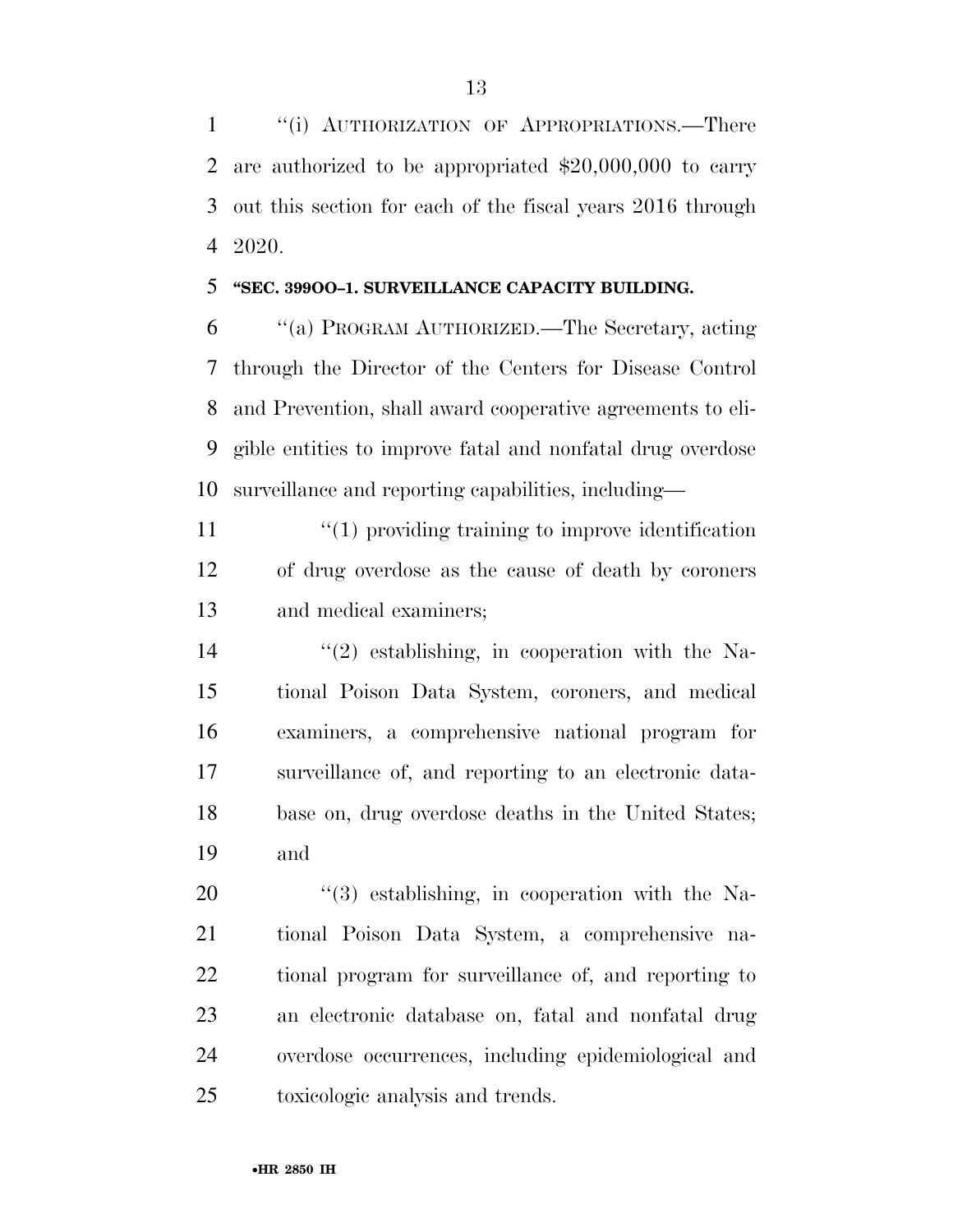''(b) ELIGIBLE ENTITY.—To be eligible to receive a cooperative agreement under this section, an entity shall be— ''(1) a State, local, or tribal government; or ''(2) the National Poison Data System working in conjunction with a State, local, or tribal govern- ment.  $\frac{8}{(c)$  APPLICATION.— 9 "(1) In GENERAL.—An eligible entity desiring a cooperative agreement under this section shall sub- mit to the Secretary an application at such time, in such manner, and containing such information as the Secretary may require.  $\frac{1}{2}$  CONTENTS. The application described in paragraph (1) shall include—  $'$ (A) a description of the activities to be funded through the cooperative agreement; and 18 ''(B) evidence that the eligible entity has the capacity to carry out such activities.  $\cdot$  "(d) REPORT.—As a condition of receipt of a cooper- ative agreement under this section, an eligible entity shall agree to prepare and submit, not later than 90 days after the end of the cooperative agreement period, a report to the Secretary describing the results of the activities sup-ported through the cooperative agreement.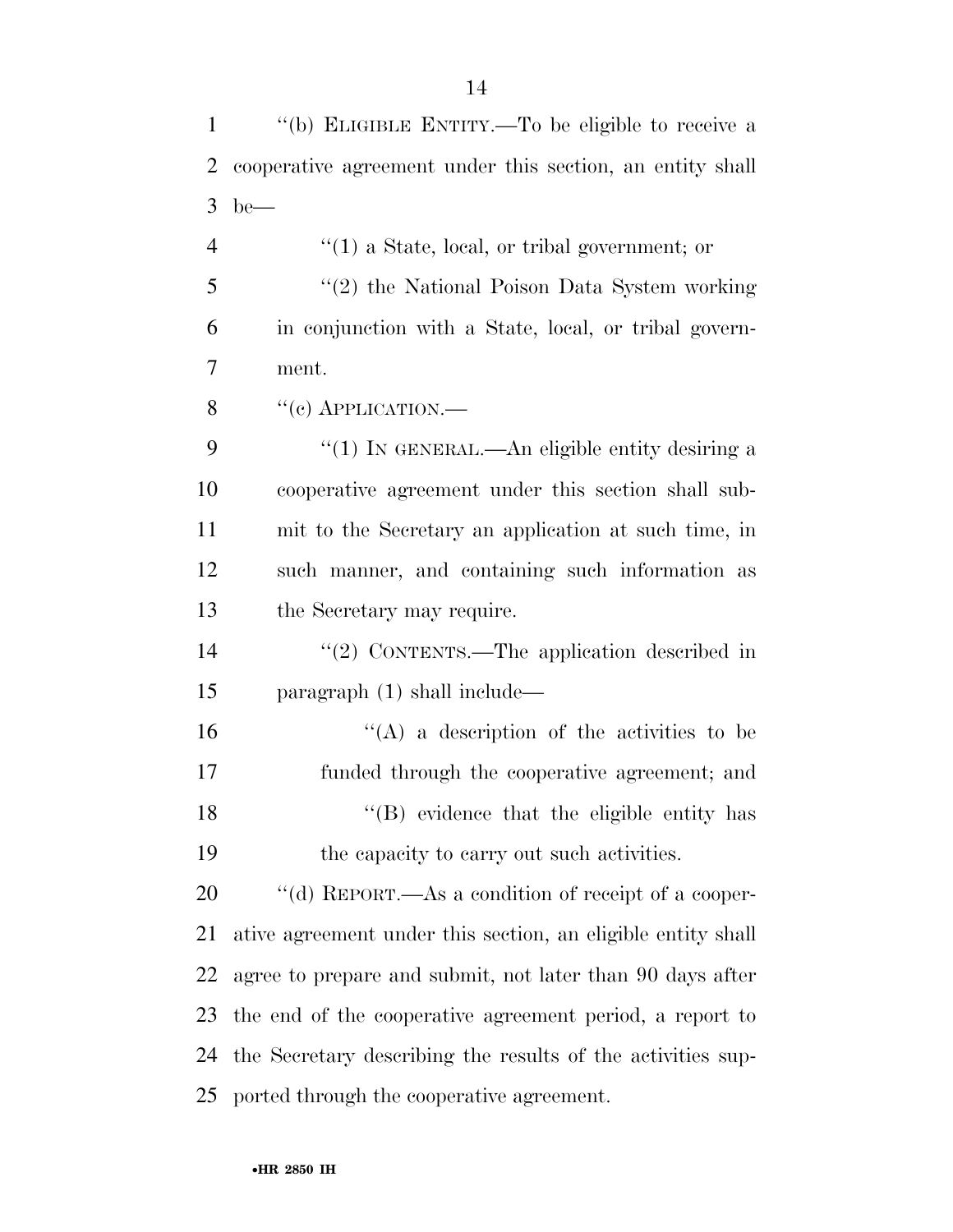''(e) NATIONAL POISON DATA SYSTEM.—In this sec- tion, the term 'National Poison Data System' means the system operated by the American Association of Poison Control Centers, in partnership with the Centers for Dis- ease Control and Prevention, for real-time local, State, and national electronic reporting, and the corresponding database network.

8 "(f) AUTHORIZATION OF APPROPRIATIONS.—There are authorized to be appropriated to carry out this section \$5,000,000 for each of the fiscal years 2016 through 2020.

#### **''SEC. 399OO–2. REDUCING OVERDOSE DEATHS.**

 ''(a) PREVENTION OF DRUG OVERDOSE.—Not later than 180 days after the date of the enactment of this sec- tion, the Secretary, in consultation with a task force com- prised of stakeholders, shall develop a plan to reduce the number of deaths occurring from overdoses of drugs and shall submit the plan to Congress. The plan shall in-clude—

 ''(1) a plan for implementation of a public health campaign to educate prescribers and the pub- lic about overdose prevention and prescription of naloxone and other similarly effective medication;

  $(2)$  recommendations for improving and ex-panding overdose prevention programming; and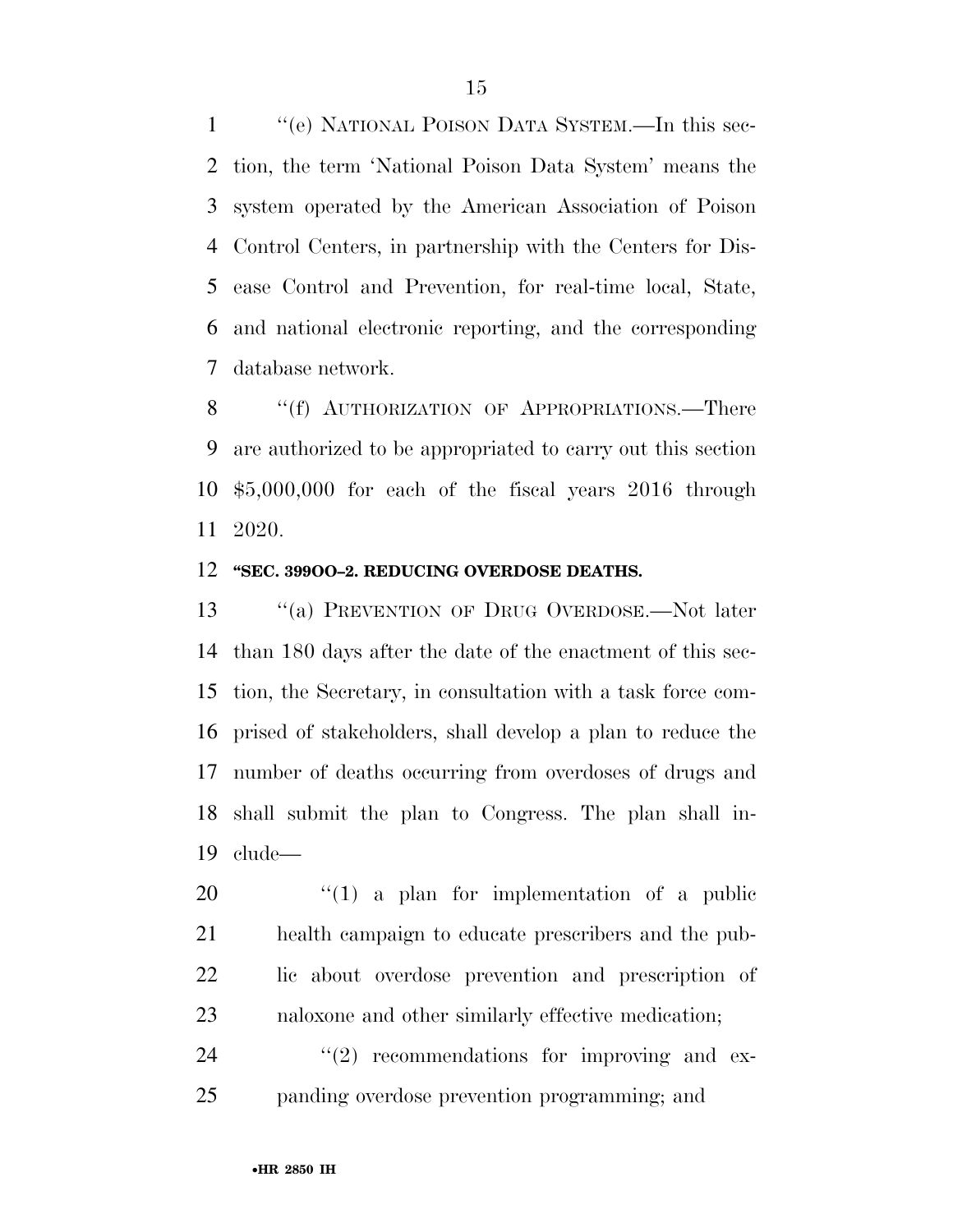| $\mathbf{1}$   | "(3) recommendations for such legislative or         |
|----------------|------------------------------------------------------|
| $\overline{2}$ | administrative action as the Secretary determines    |
| 3              | appropriate.                                         |
| $\overline{4}$ | "(b) TASK FORCE REPRESENTATION.-                     |
| 5              | "(1) REQUIRED MEMBERS.—The task force                |
| 6              | under subsection (a) shall include at least one rep- |
| 7              | resentative of each of the following:                |
| 8              | "(A) Individuals directly impacted by drug           |
| 9              | overdose.                                            |
| 10             | "(B) Direct service providers who engage             |
| 11             | individuals at risk of a drug overdose.              |
| 12             | $\cdot\cdot$ (C) Drug overdose prevention advocates. |
| 13             | $\lq\lq (D)$<br>The National Institute on Drug       |
| 14             | Abuse.                                               |
| 15             | "(E) The Center for Substance Abuse                  |
| 16             | Treatment.                                           |
| 17             | " $(F)$ The Centers for Disease Control and          |
| 18             | Prevention.                                          |
| 19             | "(G) The Health Resources and Services               |
| 20             | Administration.                                      |
| 21             | $H(H)$ The Food and Drug Administration.             |
| 22             | "(I) The Office of National Drug Control             |
| 23             | Policy.                                              |
| 24             | $\lq\lq(J)$ The American Medical Association.        |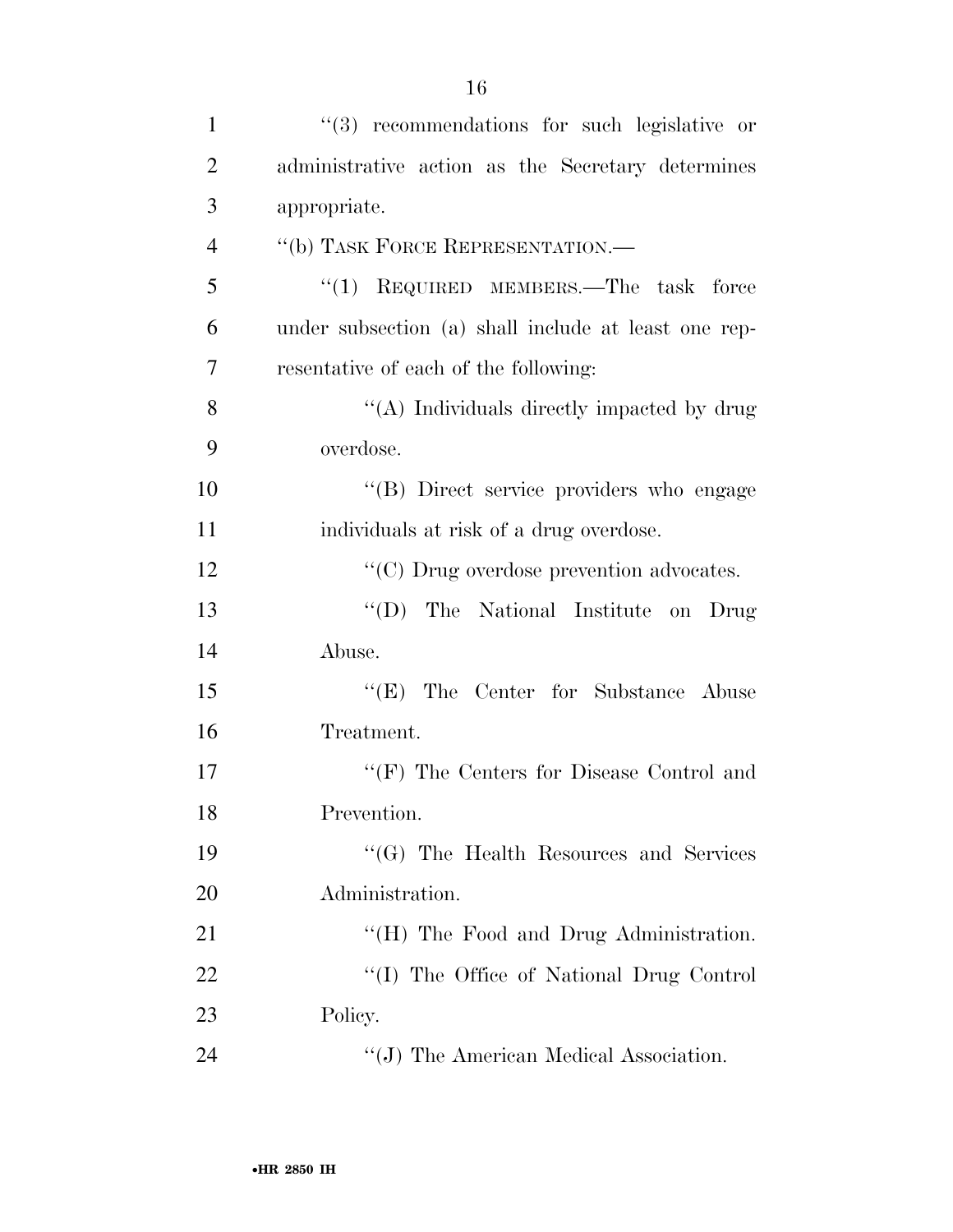| $\mathbf{1}$   | "(K) The American Association of Poison                   |
|----------------|-----------------------------------------------------------|
| $\overline{2}$ | Control Centers.                                          |
| 3              | "(L) The Federal Bureau of Prisons.                       |
| $\overline{4}$ | "(M) The Centers for Medicare & Medicaid                  |
| 5              | Services.                                                 |
| 6              | $\lq\lq(N)$ The Department of Justice.                    |
| 7              | $\cdot$ (O) The Department of Defense.                    |
| 8              | "(P) The Department of Veterans Affairs.                  |
| 9              | $\lq\lq (Q)$ First responders.                            |
| 10             | $\lq\lq$ (R) Law enforcement.                             |
| 11             | "(S) State agencies responsible for drug                  |
| 12             | overdose prevention.                                      |
| 13             | "(2) ADDITIONAL MEMBERS.—In addition to                   |
| 14             | the representatives required by paragraph (1), the        |
| 15             | task force under subsection (a) may include other in-     |
| 16             | dividuals with expertise relating to drug overdoses or    |
| 17             | representatives of entities with expertise relating to    |
| 18             | drug overdoses, as the Secretary determines appro-        |
| 19             | priate.".                                                 |
| 20             | SEC. 4. OVERDOSE PREVENTION RESEARCH.                     |
| 21             | Subpart 15 of part $C$ of title IV of the Public Health   |
| 22             | Service Act (42 U.S.C. 2850 et seq.) is amended by adding |
| 23             | at the end the following:                                 |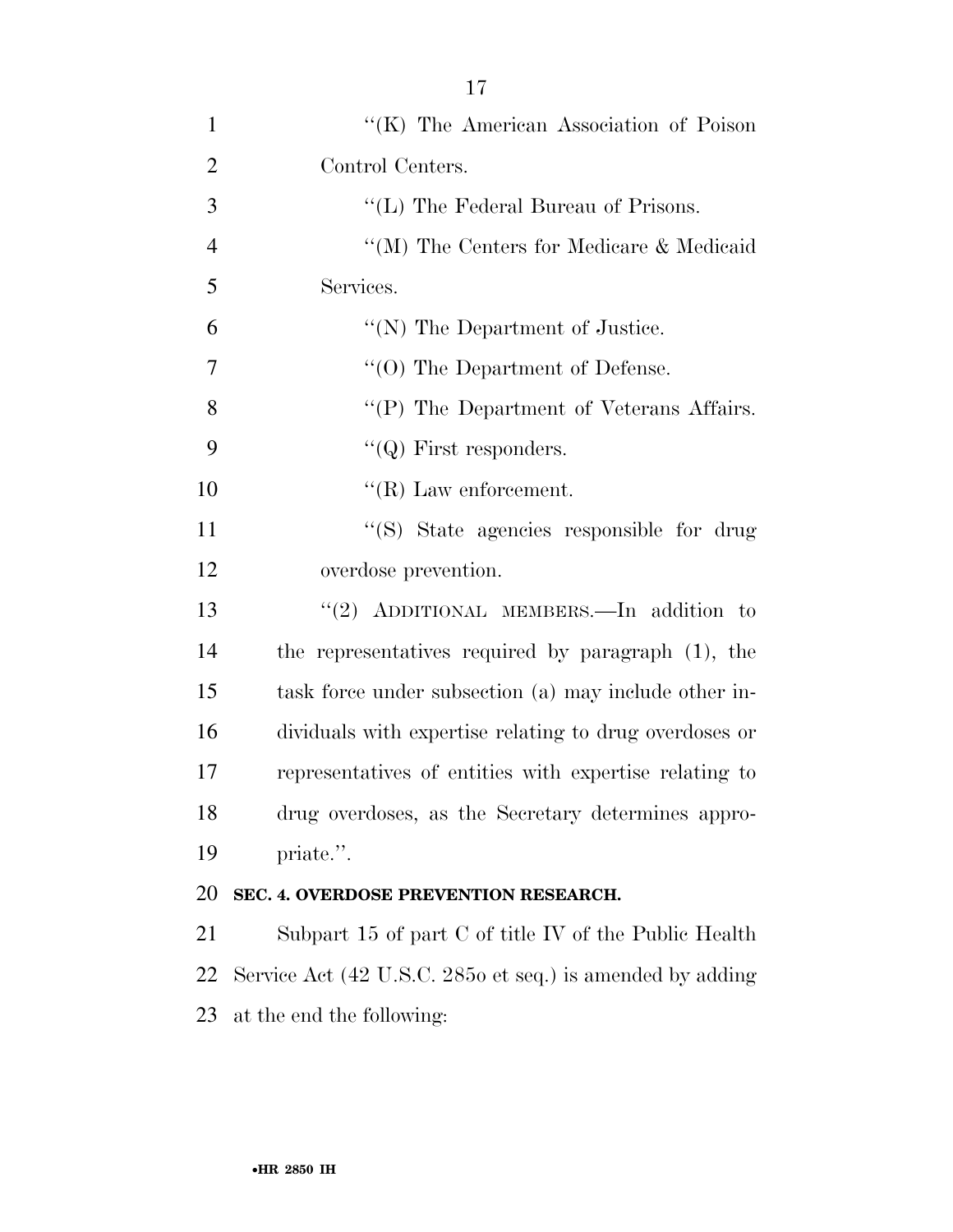## **''SEC. 464Q. OVERDOSE PREVENTION RESEARCH.**

| $\overline{2}$ | "(a) OVERDOSE RESEARCH.—The Director of the In-             |
|----------------|-------------------------------------------------------------|
| 3              | stitute shall prioritize and conduct or support research on |
| $\overline{4}$ | drug overdose and overdose prevention. The primary aims     |
| 5              | of this research shall include—                             |
| 6              | $\lq(1)$ an examination of circumstances that con-          |
| 7              | tribute to drug overdose and identification of drugs        |
| 8              | associated with fatal overdose;                             |
| 9              | $\lq(2)$ an evaluation of existing overdose preven-         |
| 10             | tion methods;                                               |
| 11             | $(3)$ pilot programs or research trials on new              |
| 12             | overdose prevention strategies or programs that have        |
| 13             | not been studied in the United States;                      |
| 14             | $\cdot$ (4) scientific research concerning the effective-   |
| 15             | ness of overdose prevention programs, including how         |
| 16             | to effectively implement and sustain such programs;         |
| 17             | (6(5)<br>comparative effectiveness<br>research<br>— of      |
| 18             | model programs; and                                         |
| 19             | $(6)$ implementation of science research con-               |
| 20             | cerning effective overdose prevention programming           |
| 21             | examining how to implement and sustain overdose             |
| 22             | prevention programming.                                     |
| 23             | "(b) FORMULATIONS OF NALOXONE.—The Director                 |
| 24             | of the Institute shall support research on the development  |
| 25             | of formulations of naloxone, and other similarly effective  |
| 26             | medications, and dosage delivery devices specifically in-   |
|                | •HR 2850 IH                                                 |